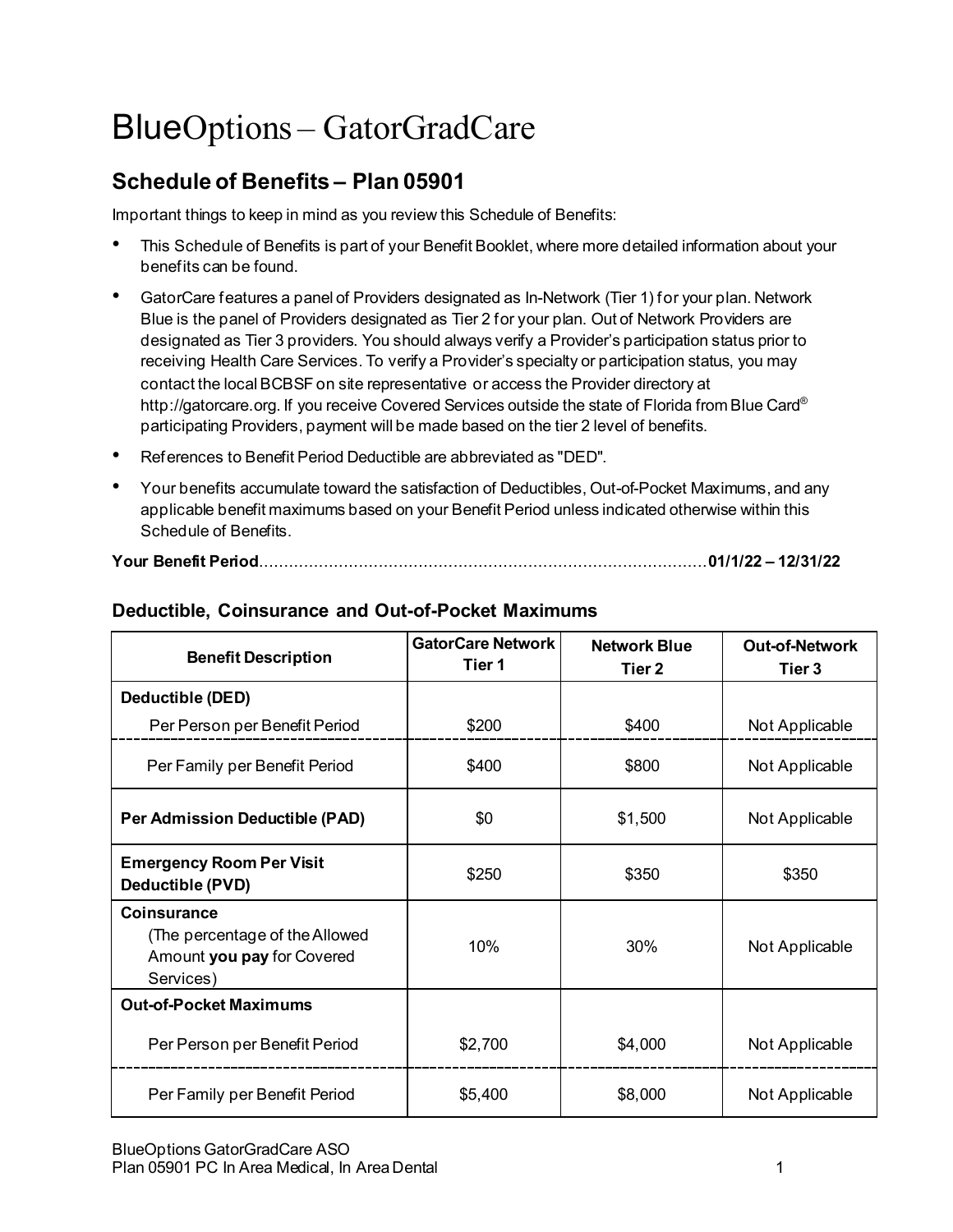Deductible amounts incurred for GatorCare Network Services will only be applied to the amounts listed in the Tier 1 column. Amounts incurred for Network Blue Services will be applied to the amounts listed in the Tier 1 and Tier 2 column and amounts incurred for Out-of-Network Services will be applied to the amounts listed in the Tier 1, Tier 2, and Tier 3 column, unless otherwise indicated within this Schedule of Benefits.

Out-of-Pocket Maximum amounts will cross accumulate between all tiers.

What **applies** to out-of-pocket maximums? • DED

- 
- Coinsurance
- Copayments
- PAD, when applicable
- PVD, when applicable
- Any Prescription Drug Cost Share amounts

What **does not apply** to out-of-pocket maximums?

- Non-covered charges
- Any benefit penalty reductions
- Charges in excess of the Allowed Amount

#### **Important information affecting the amount you will pay:**

As you review the Cost Share amounts in the following charts, please remember:

- Review this Schedule of Benefits carefully; it contains important information concerning your share of the expenses for Covered Services you receive. Amounts listed in this schedule are the Cost Share amounts **you pay**.
- Your Cost Share amounts **will vary** depending upon the Provider you choose, the type of Services you receive, and the setting in which the Services are rendered.
- Payment for Covered Services is based on our **Allowed Amount** and may be less than the amount the Provider bills for such Service. You are responsible for any charges in excess of the Allowed Amount for Out-of-Network Providers.
- If a Copayment is listed in the charts that follow, the Copayment applies per visit.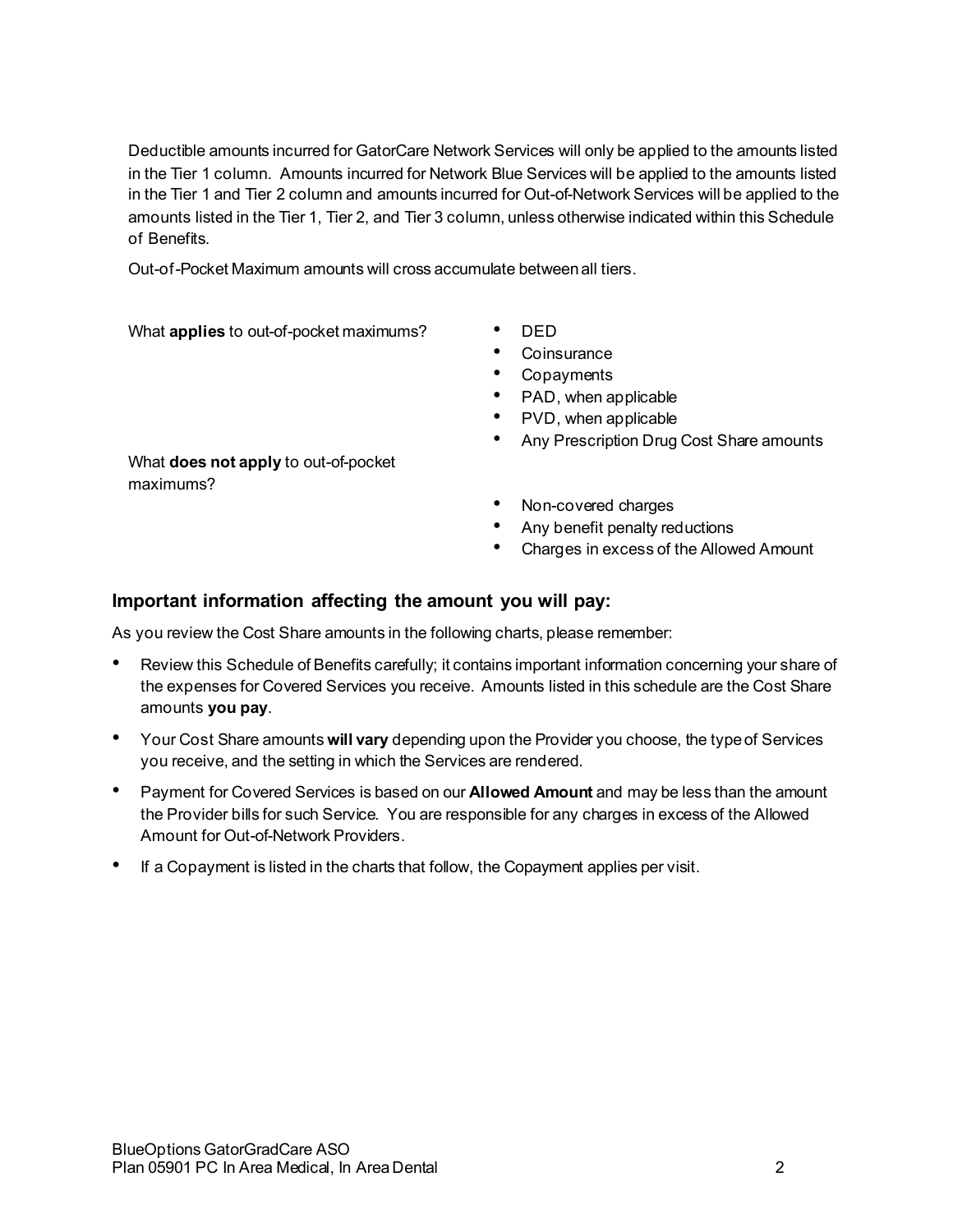## **Office Services**

A Family Physician is a Physician whose primary specialty is, according to BCBSF's records, one of the following: Family Practice, General Practice, Internal Medicine, Obstetrics/Gynecology, and Pediatrics.

| <b>Benefit Description</b>                                                                                                                                              | <b>GatorCare Network</b><br>Tier <sub>1</sub> | <b>Network Blue</b><br>Tier <sub>2</sub> | <b>Out-of-Network</b><br>Tier <sub>3</sub> |
|-------------------------------------------------------------------------------------------------------------------------------------------------------------------------|-----------------------------------------------|------------------------------------------|--------------------------------------------|
| <b>Office Visits rendered by</b>                                                                                                                                        |                                               |                                          |                                            |
| <b>Family Physicians</b>                                                                                                                                                | \$20                                          | $DED + 30%$                              | <b>Not Covered</b>                         |
| <b>Specialist Office</b>                                                                                                                                                | \$30                                          | $DED + 30%$                              | Not Covered                                |
| <b>Advanced Imaging Services*</b><br>(CT/CAT Scans, MRAs, MRIs, PET<br>Scans and nuclear cardiology) and All<br>other diagnostic Services (e.g., X-rays)<br>rendered by |                                               |                                          |                                            |
| <b>Family Physicians</b>                                                                                                                                                | \$20                                          | $DED + 30%$                              | <b>Not Covered</b>                         |
| <b>Specialist Office</b>                                                                                                                                                | \$30                                          | $DED + 30%$                              | Not Covered                                |
| Allergy Injections rendered by                                                                                                                                          |                                               |                                          |                                            |
| <b>Family Physicians</b>                                                                                                                                                | \$20                                          | DED + 30%                                | Not Covered                                |
| <b>Specialist Office</b>                                                                                                                                                | \$30                                          | $DED + 30%$                              | Not Covered                                |
| <b>Virtual Visits (UF Student Healthcare</b><br>Center & UF Health) rendered by                                                                                         |                                               |                                          |                                            |
| <b>Family Physicians</b>                                                                                                                                                | \$10                                          | Not Covered                              | Not Covered                                |
| Specialist Office                                                                                                                                                       | \$20                                          | <b>Not Covered</b>                       | <b>Not Covered</b>                         |
| <b>Durable Medical Equipment,</b><br><b>Prosthetics and Orthotics</b>                                                                                                   | DED + 20%                                     | Tier 1 DED + 20%                         | Not Covered                                |
| <b>Maternity (Initial visit)</b>                                                                                                                                        | \$20                                          | $DED + 30%$                              | Not Covered                                |
| <b>Nurse Practitioner</b>                                                                                                                                               | \$20                                          | $DED + 30%$                              | <b>Not Covered</b>                         |
| Chiropractic                                                                                                                                                            | \$30                                          | \$30                                     | Not Covered                                |
| <b>Convenient Care Centers</b>                                                                                                                                          | <b>Not Covered</b>                            | <b>Not Covered</b>                       | <b>Not Covered</b>                         |

\*Prior Coverage Authorization is required for these services.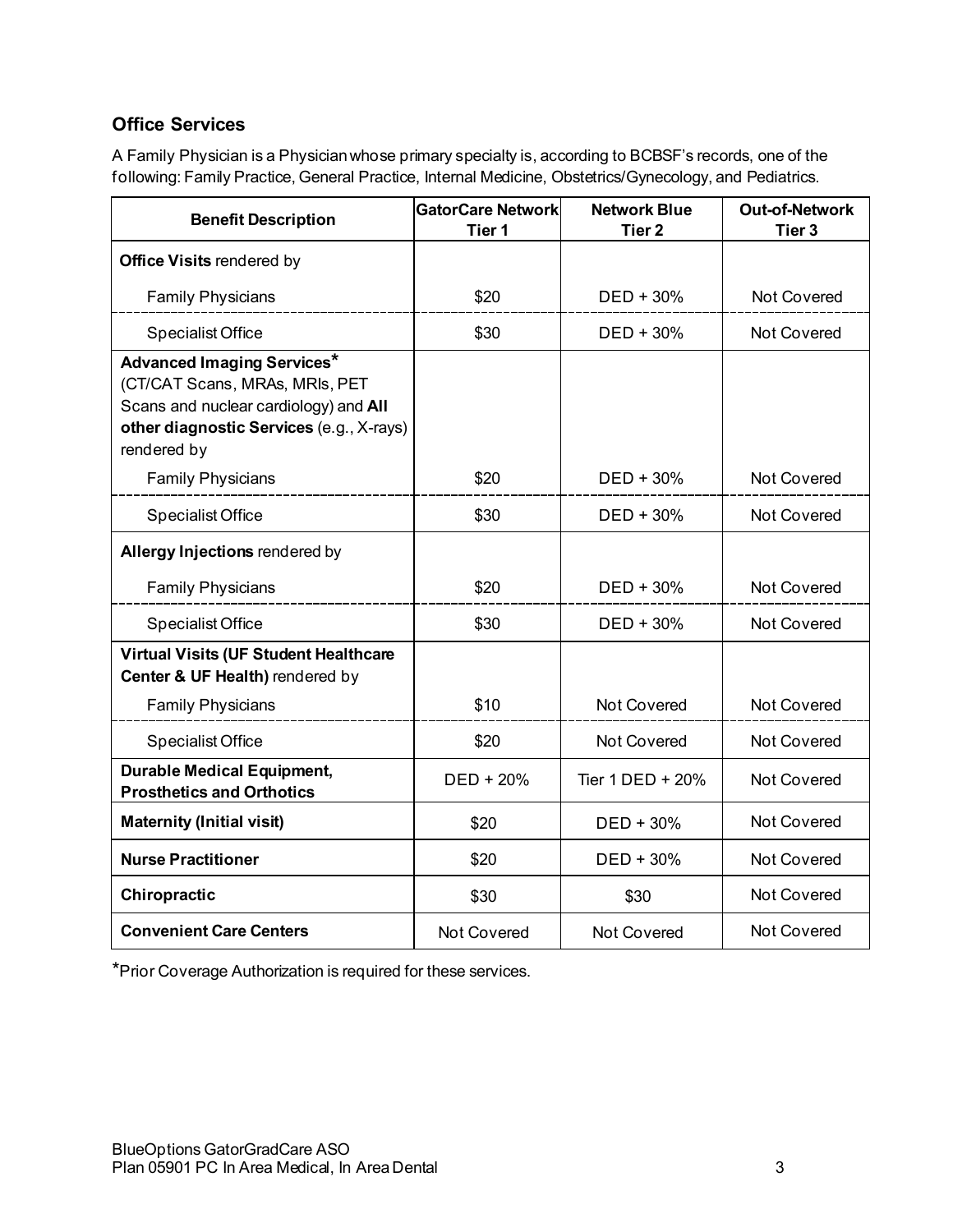## **Preventive Health Services**

| <b>Benefit Description</b>       | <b>GatorCare Network</b><br>Tier <sub>1</sub> | <b>Network Blue</b><br>Tier <sub>2</sub> | <b>Out-of-Network</b><br>Tier <sub>3</sub> |
|----------------------------------|-----------------------------------------------|------------------------------------------|--------------------------------------------|
| <b>Adult Wellness Services</b>   |                                               |                                          |                                            |
| Rendered by                      | \$0                                           | $DED + 30%$                              | Not Covered                                |
| <b>Family Physicians</b>         |                                               |                                          |                                            |
| <b>Specialist Office</b>         | \$0                                           | DED + 30%                                | Not Covered                                |
| All other locations              | \$0                                           | DED + 30%                                | Not Covered                                |
| <b>Adult Well Woman Services</b> |                                               |                                          |                                            |
| Rendered by                      | \$0                                           | DED + 30%                                | Not Covered                                |
| Family Physicians                |                                               |                                          |                                            |
| <b>Specialist Office</b>         | \$0                                           | DED + 30%                                | Not Covered                                |
| All other locations              | \$0                                           | $DED + 30%$                              | Not Covered                                |
| <b>Well Child Services</b>       |                                               |                                          |                                            |
| Rendered by                      |                                               |                                          |                                            |
| <b>Family Physicians</b>         | \$0                                           | DED + 30%                                | Not Covered                                |
| Specialist Office                | \$0                                           | $DED + 30%$                              | Not Covered                                |
| All other locations              | \$0                                           | DED + 30%                                | Not Covered                                |
| <b>Mammograms</b>                | \$0                                           | DED + 30%                                | Not Covered                                |
| <b>Routine Colonoscopy</b>       | \$0                                           | DED + 30%                                | Not Covered                                |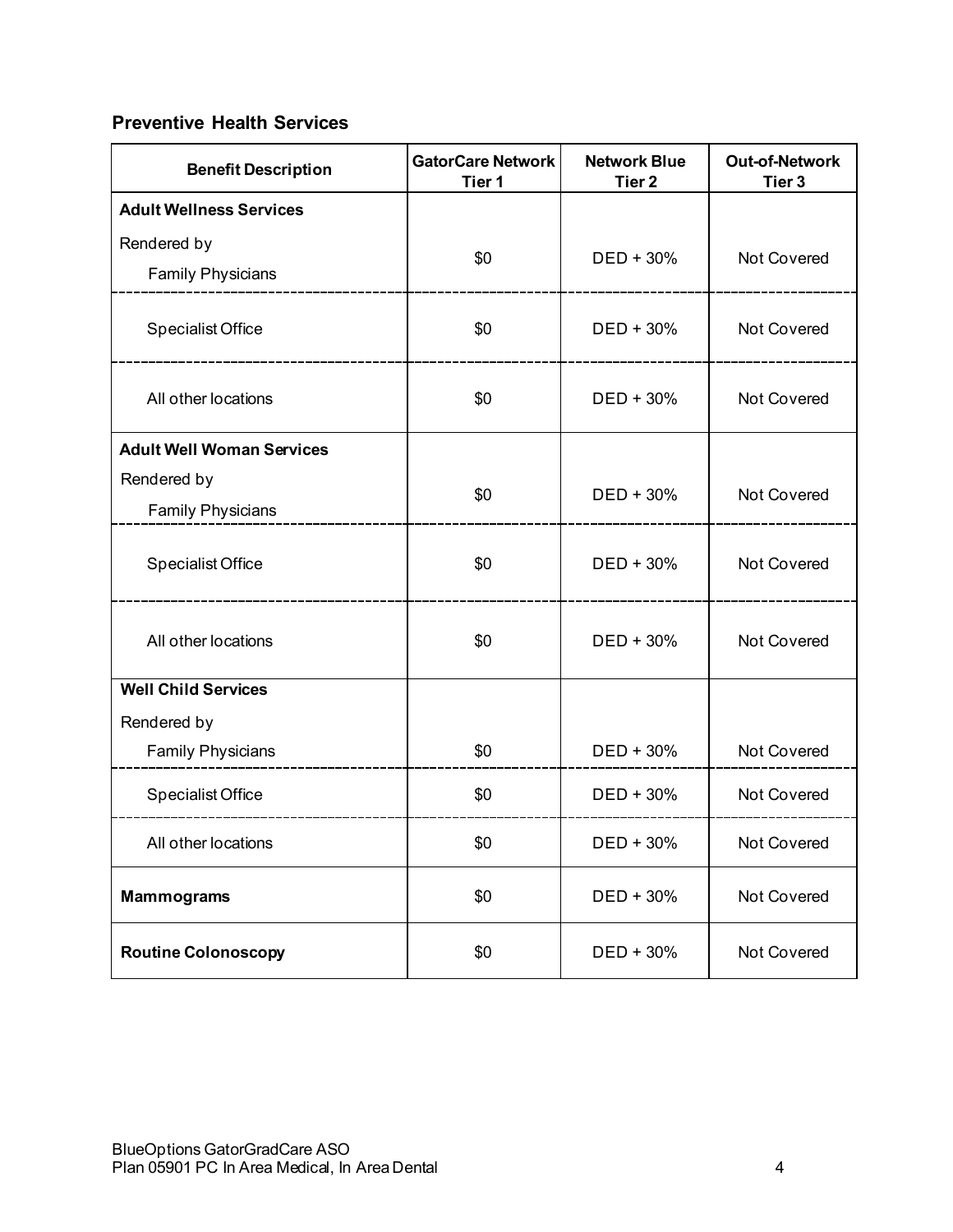## **Outpatient Diagnostic Services**

| <b>Benefit Description</b>                                                                  | <b>GatorCare Network</b><br>Tier 1                | <b>Network Blue</b><br>Tier 2 | <b>Out-of-Network</b><br>Tier 3 |
|---------------------------------------------------------------------------------------------|---------------------------------------------------|-------------------------------|---------------------------------|
| <b>Independent Clinical Lab</b>                                                             | 10%                                               | $DED + 30\%$                  | <b>Not Covered</b>              |
| <b>Independent Diagnostic Testing</b><br><b>Facility</b>                                    |                                                   |                               |                                 |
| Advanced Imaging Services*<br>(CT/CAT Scans, MRAs, MRIs, PET<br>Scans and nuclear medicine) | 10%                                               | $DED + 30%$                   | Not Covered                     |
| All other diagnostic Services (e.g.,<br>X-rays)                                             | 10%                                               | $DED + 30%$                   | Not Covered                     |
| <b>Outpatient Hospital Facility</b>                                                         | <b>See Hospital Services</b><br><b>Outpatient</b> |                               |                                 |

\*Prior Coverage Authorization is required for these services.

## **Emergency and Urgent Care Services**

| <b>Benefit Description</b>   | <b>GatorCare Network</b><br>Tier 1                           | <b>Network Blue</b><br>Tier 2 | <b>Out-of-Network</b><br>Tier <sub>3</sub> |
|------------------------------|--------------------------------------------------------------|-------------------------------|--------------------------------------------|
| <b>Ambulance Services</b>    | Tier 1 DED + 20%                                             |                               |                                            |
| <b>Emergency Room Visits</b> | <b>See Hospital Services</b><br><b>Emergency Room Visits</b> |                               |                                            |
| <b>Urgent Care Center</b>    | \$35                                                         | \$35                          | Not Covered                                |

## **Outpatient Surgical Services**

| <b>Benefit Description</b>                               | <b>GatorCare Network</b><br>Tier 1                | <b>Network Blue</b><br>Tier <sub>2</sub> | <b>Out-of-Network</b><br>Tier 3 |
|----------------------------------------------------------|---------------------------------------------------|------------------------------------------|---------------------------------|
| <b>Ambulatory Surgical Center</b>                        |                                                   |                                          |                                 |
| Facility (per visit)                                     | $DED + 10%$                                       | $DED + 30%$                              | Not Covered                     |
| Radiologists, Anesthesiologists,<br>and Pathologists     | $DED + 10%$                                       | $DED + 30%$                              | Tier $2$ DED + 30%              |
| Physician and other health care<br>professional Services | $DED + 10%$                                       | $DED + 30%$                              | Not Covered                     |
| <b>Outpatient Hospital Facility</b>                      | <b>See Hospital Services</b><br><b>Outpatient</b> |                                          |                                 |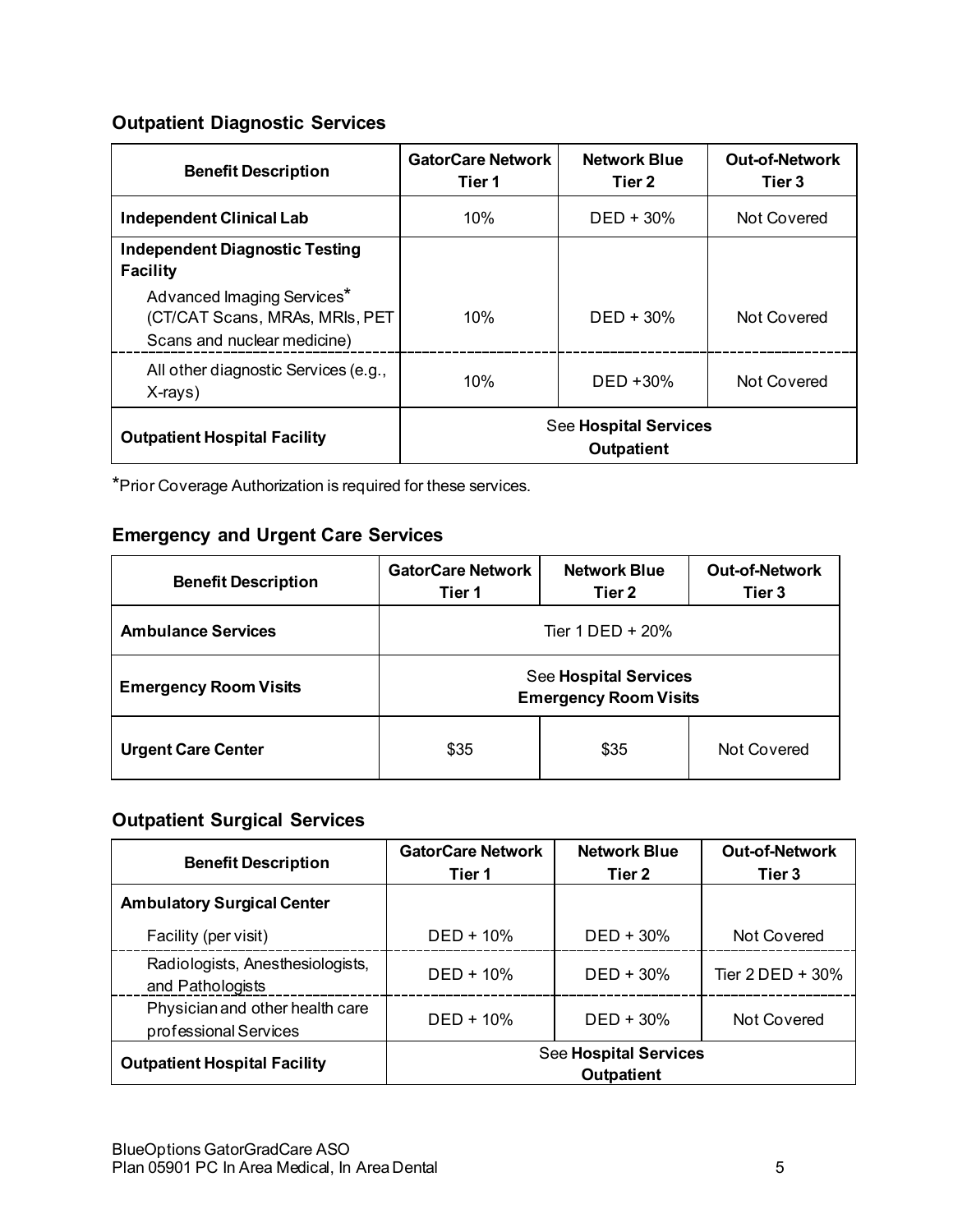## **Hospital Services**

| <b>Benefit Description</b>                                                                                                                                | <b>GatorCare Network</b><br>Tier 1 | <b>Network Blue</b><br>Tier <sub>2</sub> | <b>Out-of-Network</b><br>Tier 3 |
|-----------------------------------------------------------------------------------------------------------------------------------------------------------|------------------------------------|------------------------------------------|---------------------------------|
| Inpatient                                                                                                                                                 |                                    |                                          |                                 |
| Facility Services (per admission)                                                                                                                         | DED + 10%                          | PAD + DED + 30%                          | **PAD + Tier 2 DED<br>$+30%$    |
| Radiologists, Anesthesiologists, and<br>Pathologists                                                                                                      | DED + 10%                          | $DED + 30\%$                             | Tier $2$ DED + 30%              |
| Physician and other health care<br>professional Services                                                                                                  | DED + 10%                          | $DED + 30%$                              | <b>Not Covered</b>              |
| <b>Outpatient</b>                                                                                                                                         |                                    |                                          |                                 |
| Facility (per visit)                                                                                                                                      | DED + 10%                          | DED + 30%                                | Not Covered                     |
| Radiologists, Anesthesiologists, and<br>Pathologists                                                                                                      | DED + 10%                          | $DED + 30%$                              | Tier $2$ DED + 30%              |
| Physician and other health care<br>professional Services                                                                                                  | 10%                                | $DED + 30%$                              | Not Covered                     |
| Diagnostic Colonoscopy                                                                                                                                    | 10%                                | DED + 30%                                | Not Covered                     |
| Advanced Imaging Services*<br>(CT/CAT Scans, MRAs, MRIs, PET<br>Scans and nuclear cardiology) and<br>All other diagnostic Services<br>(e.g., Lab, X-rays) | 10%                                | $DED + 30%$                              | Not Covered                     |
| <b>Therapy Services</b>                                                                                                                                   | 10%                                | $DED + 30%$                              | <b>Not Covered</b>              |
| <b>Emergency Room Visits</b>                                                                                                                              |                                    |                                          |                                 |
| Facility                                                                                                                                                  | \$250 PVD + DED +<br>10%           | $$350$ PVD + DED +<br>10%                | \$350 PVD + Tier 2<br>DED + 10% |
| <b>ER Physicians</b>                                                                                                                                      | DED + 10%                          | DED + 10%                                | Tier 2 DED + 10%                |

\*Prior Coverage Authorization is required for these services.

\*\*If you are admitted to an Out-of-Network Hospital as an inpatient at the time of the emergency room visit to the same facility the Tier 2 In-Network inpatient Cost Share will apply to that admission.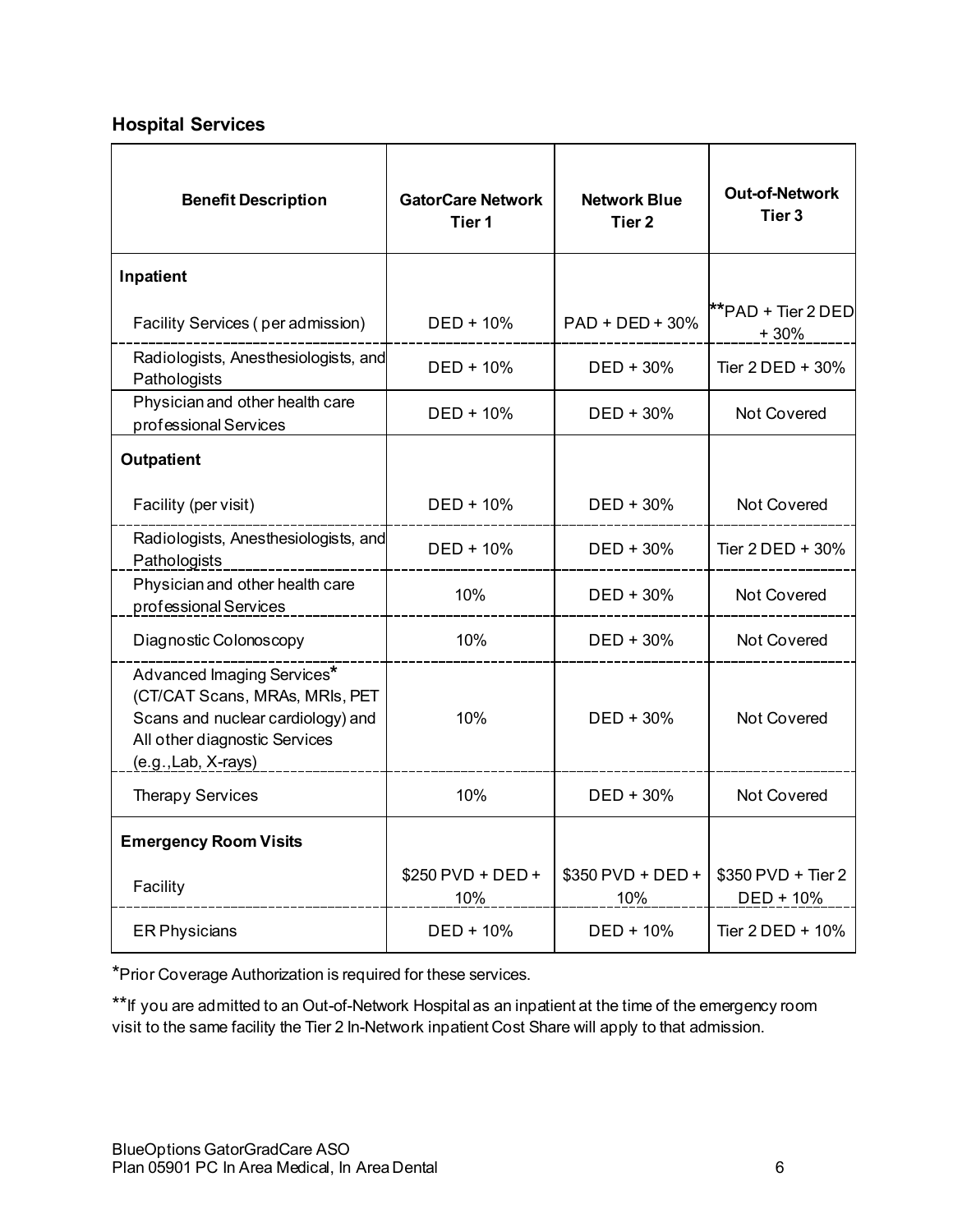#### **Important:**

Certain categories of Providers may not be available In-Network in all geographic regions. This includes, but is not limited to, anesthesiologists, radiologists, pathologists and emergency room Physicians. Covered Services rendered by a Physician in a Hospital setting (i.e., inpatient, outpatient, or emergency room) will be covered at the Tier 2 In-Network benefit level. Claims paid in accordance with this note will be applied to the In-Network Deductible and Out-of-Pocket Maximums**.**

**Note:** Please refer to the current Provider Directory to determine the applicable option for each In-Network Hospital.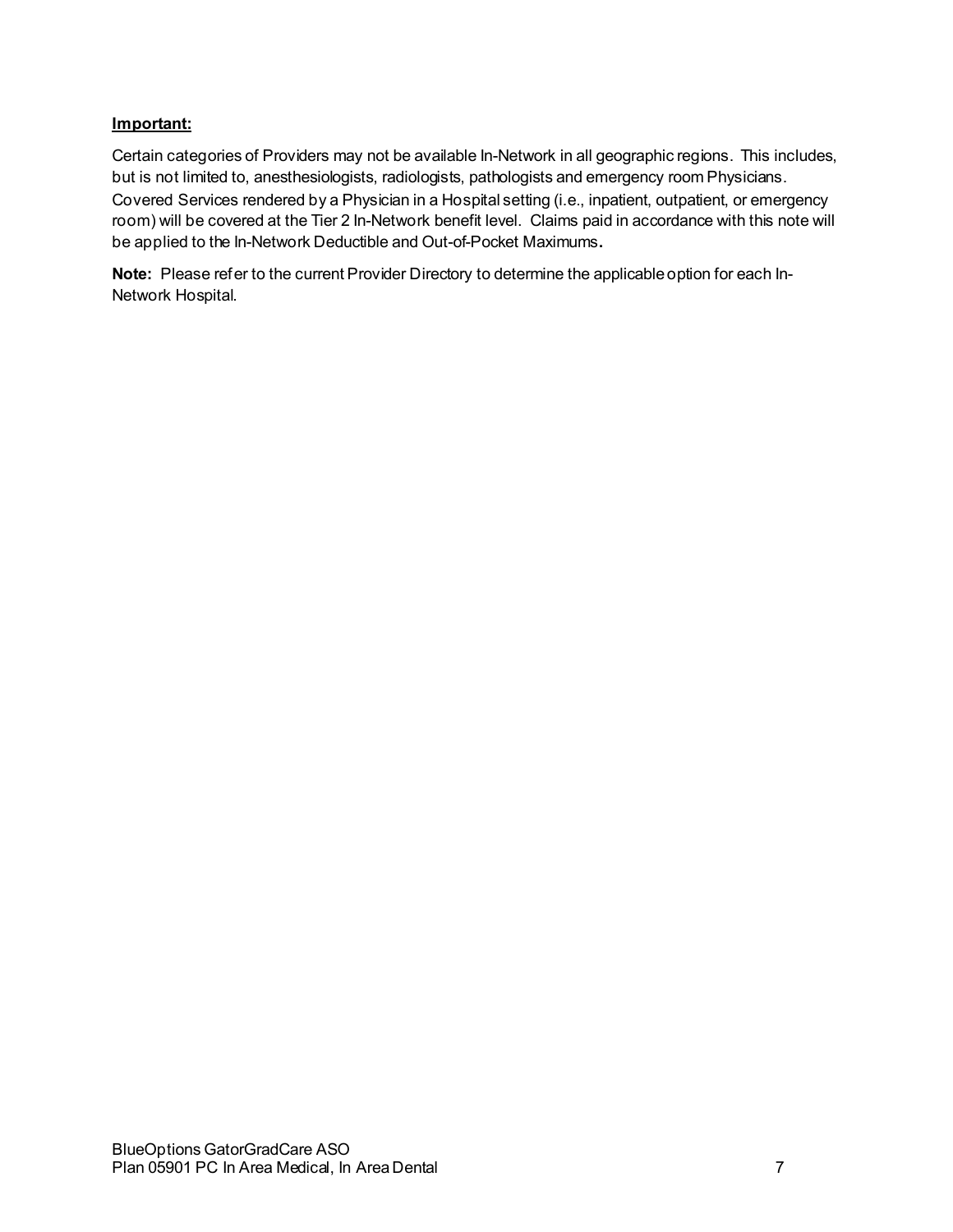## **Behavioral Health Services**

| <b>Benefit Description</b>                                                                    | <b>GatorCare Network</b><br>Tier 1 | <b>Network Blue</b><br>Tier <sub>2</sub> | <b>Out-of-Network</b><br>Tier <sub>3</sub> |
|-----------------------------------------------------------------------------------------------|------------------------------------|------------------------------------------|--------------------------------------------|
| <b>Mental Health and Substance</b><br><b>Dependency Care and Treatment</b><br><b>Services</b> |                                    |                                          |                                            |
| Outpatient                                                                                    |                                    |                                          |                                            |
| Facility Services rendered at:                                                                |                                    |                                          |                                            |
| <b>Emergency Room</b>                                                                         | \$250 PVD + DED +<br>10%           | \$350 PVD + DED +<br>10%                 | \$350 PVD + Tier 2<br>DED + 10%            |
| Hospital                                                                                      | DED + 10%                          | DED + 30%                                | Not Covered                                |
| Physician Services at ER                                                                      | DED + 10%                          | $DED + 10%$                              | Tier $2$ DED + 10%                         |
| Physician Services at Hospital                                                                | $DED + 10%$                        | $DED + 30%$                              | <b>Not Covered</b>                         |
| Physician and other health care<br>professionals licensed to perform such<br><b>Services</b>  |                                    |                                          |                                            |
| Family Physician office                                                                       | \$20                               | DED + 30%                                | Not Covered                                |
| Specialist office                                                                             | \$30                               | DED + 30%                                | Not Covered                                |
| <b>Virtual Visits</b>                                                                         |                                    |                                          |                                            |
| Rendered by a designated Virtual<br>Care Provider                                             | \$20                               | \$20                                     | Not Covered                                |
| Home Health Care                                                                              | 10%                                | DED + 30%                                | Not Covered                                |
| All other locations                                                                           | DED + 10%                          | DED + 30%                                | Not Covered                                |
| Inpatient                                                                                     |                                    |                                          |                                            |
| <b>Facility Services</b>                                                                      | DED + 10%                          | $PAD + DED + 30%$                        | *Not Covered                               |
| Physician Services at Hospital                                                                | DED + 10%                          | DED + 30%                                | Not Covered                                |

\*If you are admitted to an Out-of-Network Hospital as an inpatient at the time of the emergency room visit to the same facility the Tier 2 In-Network inpatient Cost Share will apply to that admission.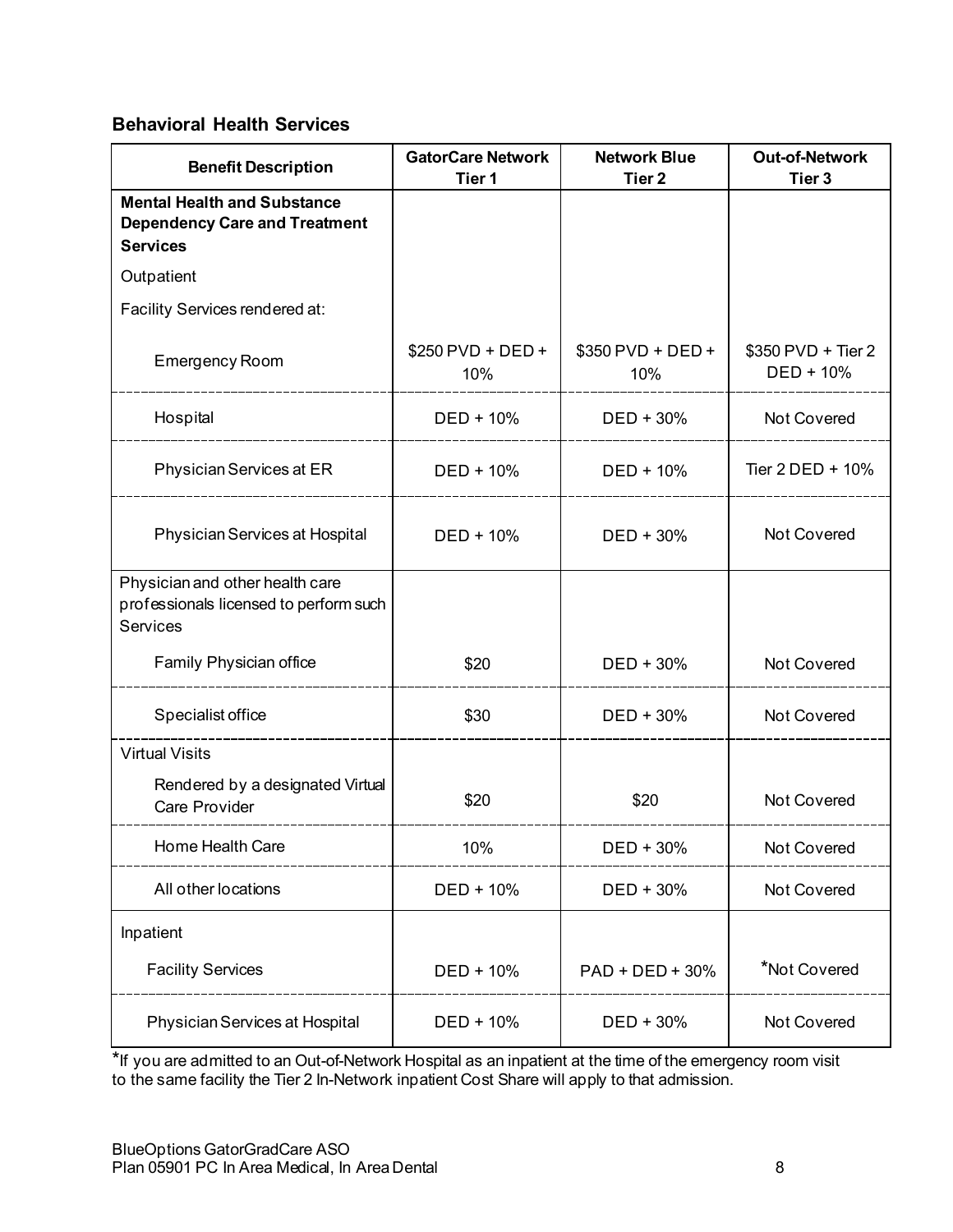## **Other Services**

| <b>Benefit Description</b>                                        | <b>GatorCare Network</b><br>Tier 1 | <b>Network Blue</b><br>Tier <sub>2</sub> | <b>Out-of-Network</b><br>Tier <sub>3</sub> |
|-------------------------------------------------------------------|------------------------------------|------------------------------------------|--------------------------------------------|
| <b>Birthing Center</b>                                            | $DED + 10%$                        | $DED + 30%$                              | Not Covered                                |
| <b>Dental</b>                                                     | \$0                                | 30%                                      | 30%                                        |
| <b>Diabetic Equipment</b>                                         | $DED + 20%$                        | Tier $1$ DED $+$ 20%                     | <b>Not Covered</b>                         |
| Diabetic Self Management/<br><b>Education</b>                     | 10%                                | $DED + 30%$                              | Not Covered                                |
| <b>Dialysis</b>                                                   | $DED + 10%$                        | $DED + 30%$                              | <b>Not Covered</b>                         |
| <b>Enteral Formula</b>                                            | $DED + 20%$                        | Tier $1$ DED $+$ 20%                     | <b>Not Covered</b>                         |
| <b>Home Health Care</b>                                           | 10%                                | $DED + 30%$                              | Not Covered                                |
| Hospice                                                           | $DED + 10%$                        | $DED + 30%$                              | <b>Not Covered</b>                         |
| <b>Outpatient Rehabilitation Facility</b>                         | 10%                                | $DED + 30%$                              | Not Covered                                |
| <b>Skilled Nursing Facility</b>                                   | $DED + 10%$                        | $DED + 30%$                              | <b>Not Covered</b>                         |
| <b>Wigs (Cranial Prosthesis)</b><br>Note: Limit of 1 per lifetime | $DED + 20%$                        | Tier 1 DED + 20%                         | <b>Not Covered</b>                         |